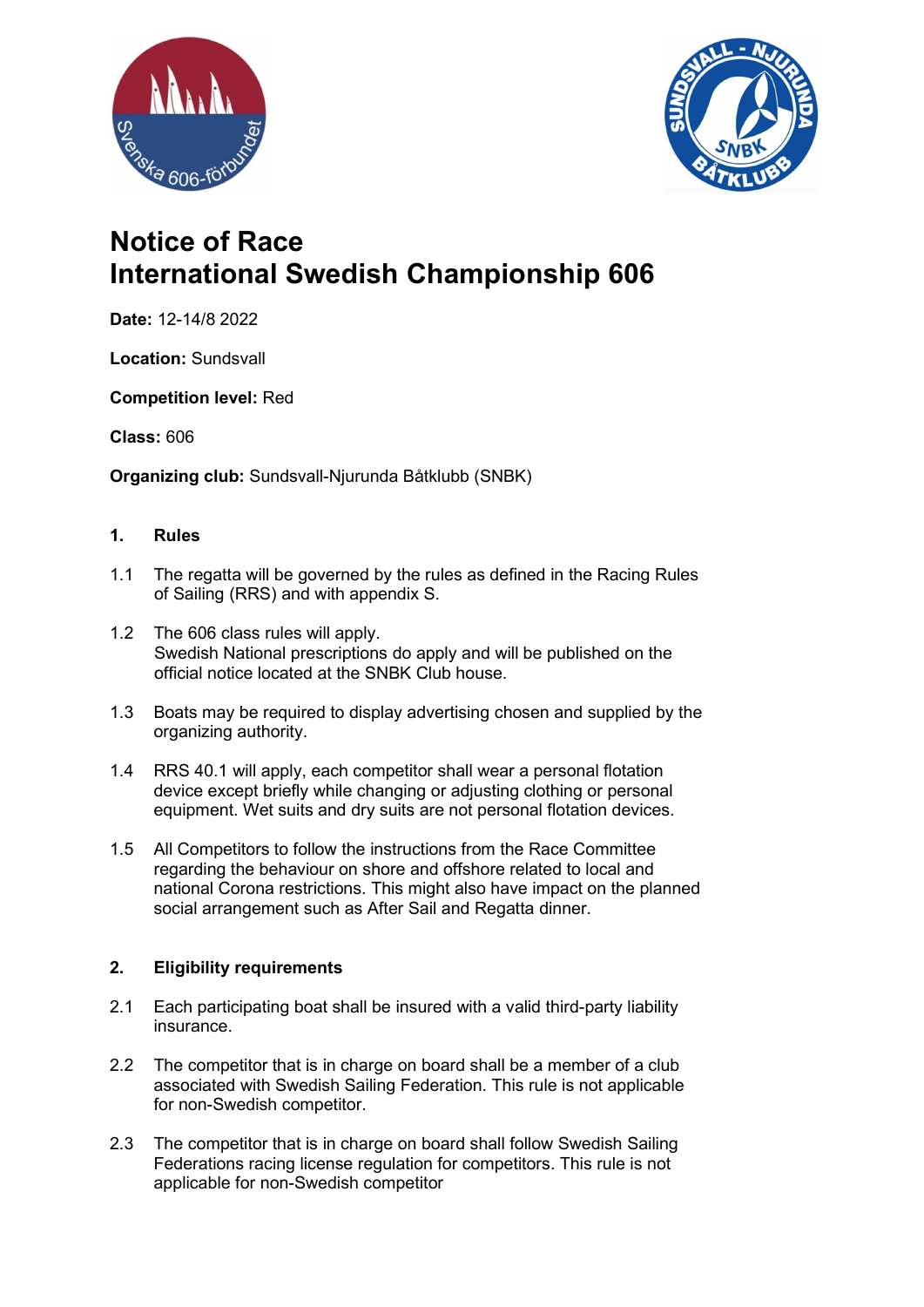- 2.4 To be entitled to participate in the Swedish Sport Federation championships, each competitor must be at age 12 years or older at the year of the regatta.
- 2.5 Competitors participate in the regatta entirely at their own risk. See RRS 3, Decision to Race. The organising authority will not accept any liability for material damage or personal injury or death sustained in conjunction with or prior to, during, or after the regatta.

## 3. Entries

3.1 Entry shall be made not later than July 1

For Swedish competitors: Entry to be made in Sailarena

For International competitors, please send the entry by e-mail to 606@snbk.org including the following info: Sailors name, Class, Sail number, Club, Nationality, Year of birth, Hull fabrication year, mobile phone number, e-mail and if Food restrictions apply or not.

3.2 The entry fee is 1 400 SEK

For Swedish competitors: Please pay entry fee to SNBK plusgiro 51 77 20-9 or Swish 1232136604 latest July 1.

Non-Swedish competitors: Please pay entry fee latest July 1: SWIFT: NDEASESS IBAN: SE94 9500 0099 6034 0517 7209

If the entry is cancelled no later than August 5, the entry fee will be paid back.

Late entry fee is 1 800 SEK, possible until August 5.

#### 4. Registration and measurement checks

- 4.1 Registrations shall be made at the race office not later than Friday, August 12 at 10.00.
- 4.2 Competitor in charge of Swedish boats confirm sailing club membership, a valid license. All competitors show measurement certificate or similar.
- 4.3 A boat or equipment may be inspected at any time for compliance with the class rules and sailing instructions. On the water, the race- or/and the technical committee can instruct a boat to proceed immediately to a prescribed location for inspection.
- 4.4 Substitution of damaged or lost equipment will not be allowed unless approved by the race committee. Requests for substitution shall be made to then Race committee at the first reasonable opportunity.
- 4.5 Measurement services will not be available during the specified time for registration.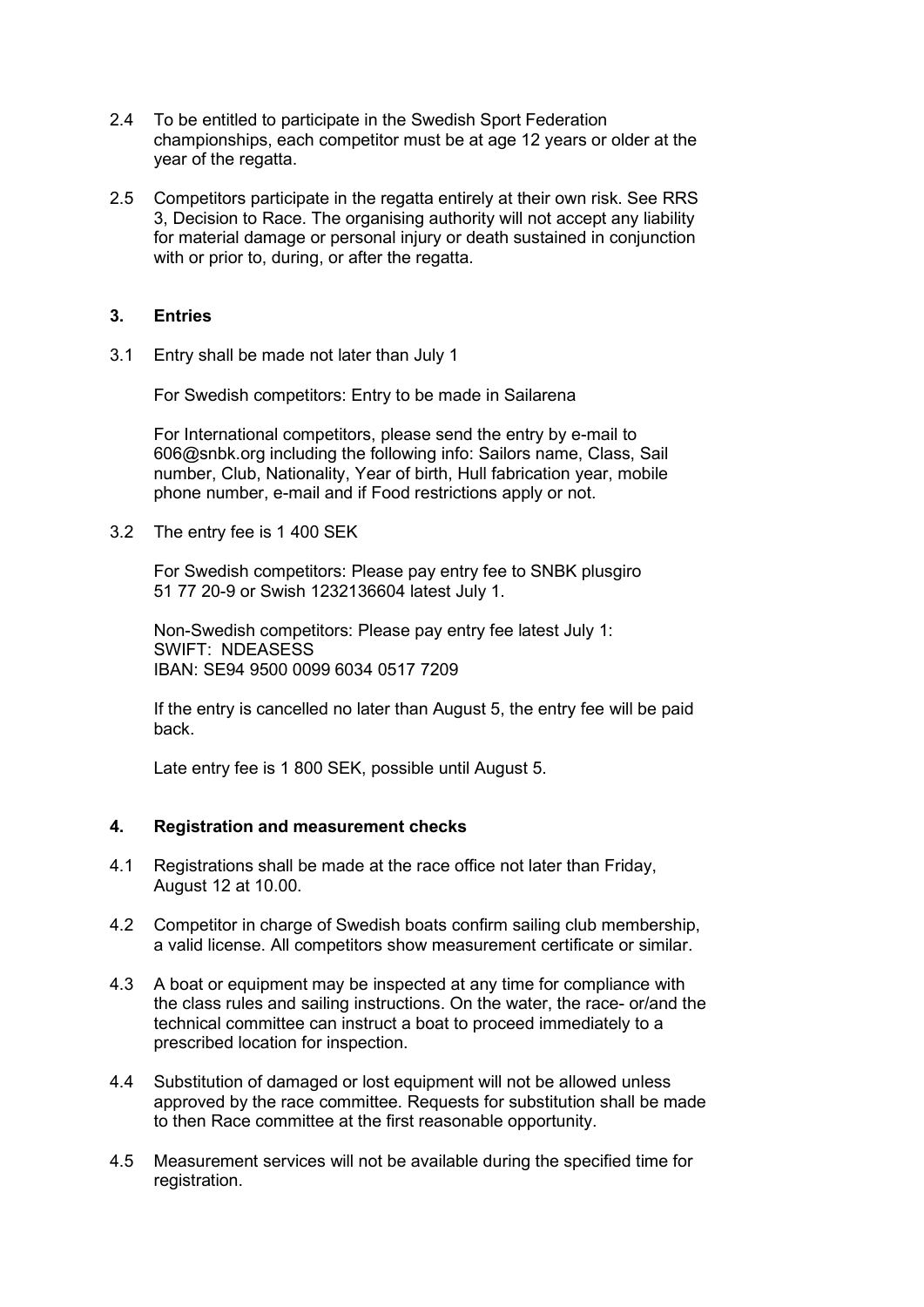## 5. Sailing Instructions

- 5.1 The sailing instructions will consist of the instructions in RRS Appendix S, Standard Sailing Instructions, and supplementary sailing instructions that will be on the official notice located at the SNBK Club house.
- 5.2 Race committee may inform about racecourse, start times, safety etc. at VHF channel 72.

## 6. Time Schedule

Thursday, August 11 9.00-21.00 Launching and Registration

Friday, August 12 08.00-08.50 Launching and Registration 09.00 Skippers Briefing 10.55 Time for warning signal After Sail

Saturday, August 13 9.55 Time for warning signal After Sail 19.00 Regatta Dinner

Sunday, August 14 9.55 Time for warning signal 15.00 No warning signal after this time Prize giving ceremony

#### 7. Race format

7.1 9 fleetraces are planned.

#### 8. The course and Racing area

- 8.1 The racing areas will be in the river Ljungan estuary or bay of Sundsvall "Draget", depending on the wind conditions.
- 8.2 Windward-leeward.